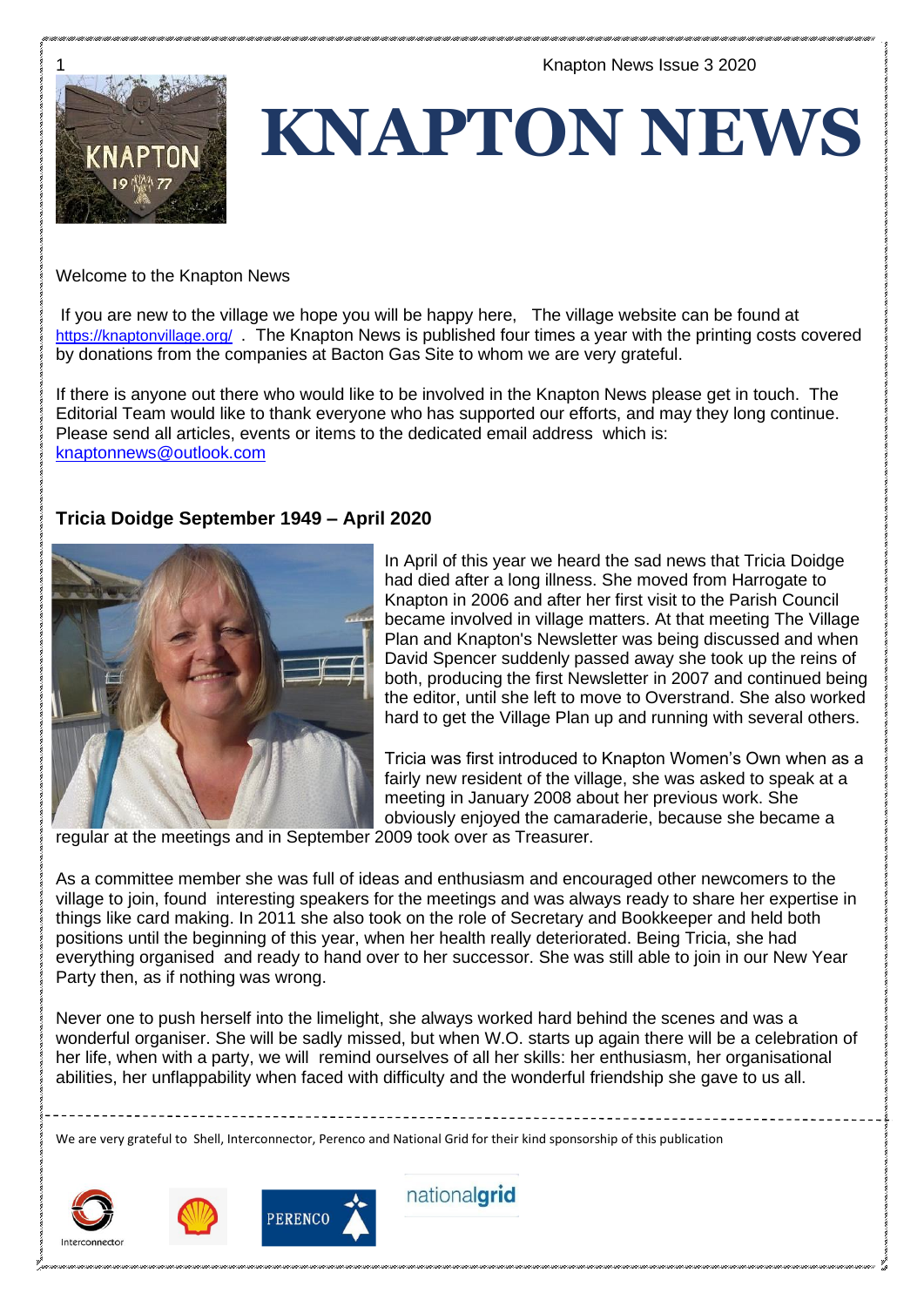Tricia Doidge continued………

Knapton Ladies was another club she joined and again was a great organiser, helping to get speakers, helping out at all of their functions. She was the club's secretary until the club disbanded in 2017.

When anything was needed doing in the village Tricia was always one of the first to volunteer and spent many a year dishing out raffle tickets at the Village Fete, helping out at Harvest Supper's, Knapton Together in the Church and many other village activities etc.

Tricia continued to help when she could but, Overstrand's gain became Knapton's loss. The last cause she became very involved in was the Cromer Cancer Unit Funding Project. This project is to enable Cromer Hospital to have its own Unit, with the help of Macmillan nurses, to enable the population of the surrounding area to undergo cancer treatment without having the long trail into the Norfolk & Norwich hospital. The unit is also going to have more dialysis treatment beds and for the treatment of prostate cancer.

God bless you Tricia for all you have given us over the years.



At the very beginning of the present Coronavirus Epidemic Knapton Parish Council acknowledged that as an isolated rural village we needed to be here to help our friends and neighbours. John one of our councillors volunteered to set up a single telephone phone contact, this was advertised throughout the village, and a mail-drop was organised to every house, delivered by the Parish Councillors themselves. A text version of what help we could give was also sent to the EDP and was on their help pages daily, some days we got an extra mention with a picture of the village sign.



Initially when someone called in for help the telephone number rang out to the first person to answer, volunteers' phones were linked to the main number and they responded to the request for help. John then decided that it was important to keep a record of who was doing what, within a few days two volunteers had regular deliveries. These were mainly collecting shopping from North Walsham and daily collection of papers, bread, and other essentials from Trunch Corner Stores. Those using the Trunch Corner Stores were encouraged to set up accounts or pay via card over the phone for goods needed, this was to save the volunteer from handling cash. A very big thank you should go to Jenny and Chris at Trunch Corner Stores and Post Office for all their help during this difficult time. In addition to the basic necessities of life we found that there were people in the village who were just lonely and wanted a friendly voice to chat to, so other volunteers were asked to call them as friends.

The Parish Council Chairman and Editor of the Knapton News decided that it was important that the initial advertising of help needed to be re-advertised because we recognised there are still those in our community who need help.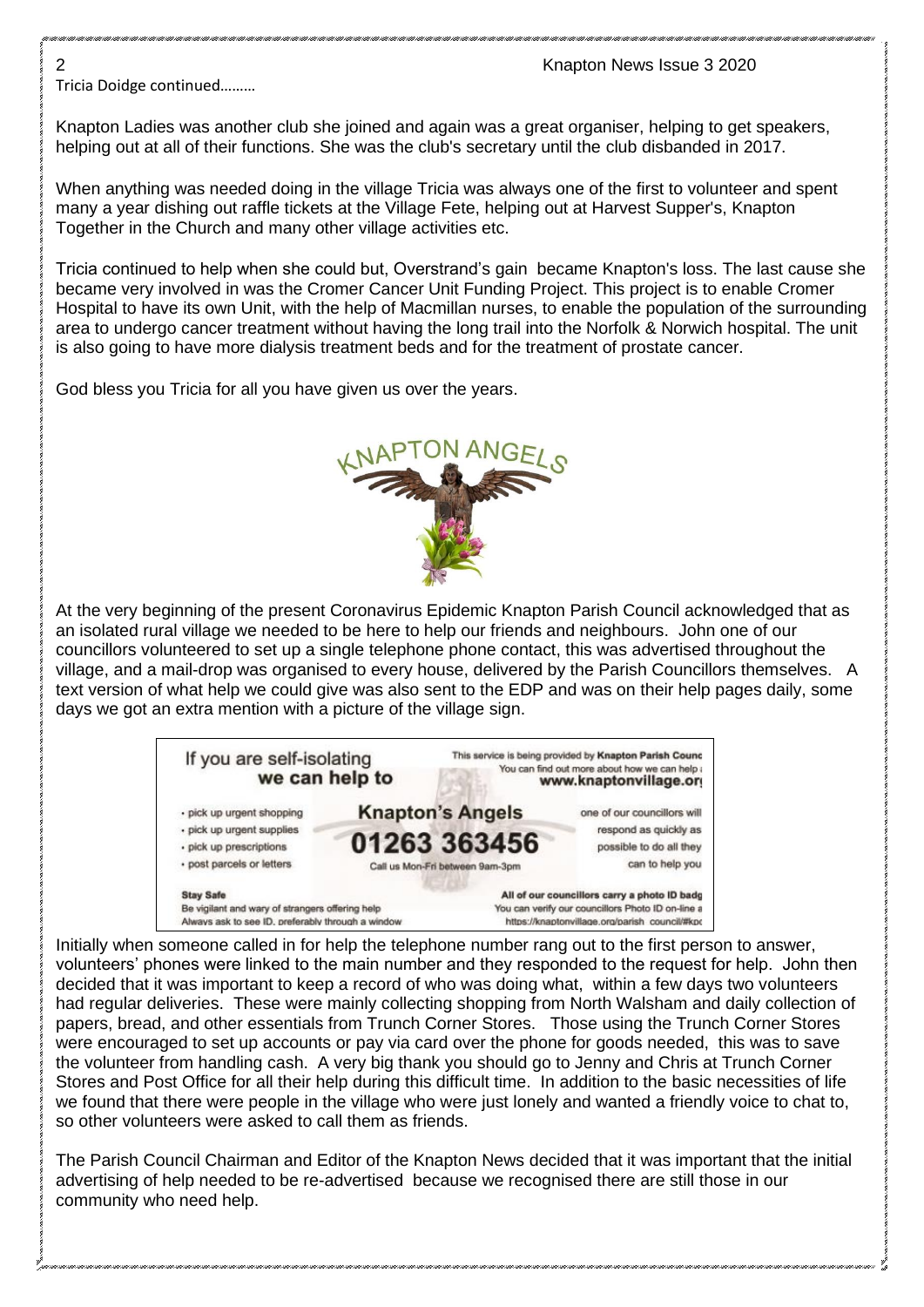3 Knapton News Issue 3 2020 The Parish Council would like to thank all those who came forward to help during this period, and we must include Sarah Hammond who runs English Peonies based in Knapton who during those dark weeks at the beginning produced bags of fresh flowers for the volunteers to deliver to the recipients of help.

Our thanks as a village must go to the **14 volunteers** who have been on call to help our those in need. Many others have helped their neighbours too, but that has not been recorded only those who called our Knapton Angels number.

During this period of uncertainty and disruption the Village of Knapton has come together as a strong community with many helping their neighbours and supporting those who are alone and vunerable. **WELL DONE KNAPTON!!!** Especially when you consider we have under 200 properties in the whole village all be it spread out!

Although the situation has changed rapidly over the last few weeks the Parish Council has decided to continue with the Knapton Angels Scheme because with the expected surge of the Virus expected in October onwards we need to be ready to help those in need.



**Knapton Parish Council** WORKING FOR A BETTER TOMORROW

It's always a huge loss to the parish council when a great servant of our community leaves, so it's with great sadness that I proverbially shook Andrew Claydon's hand for the last time as a councillor a few weeks ago. A local farmer, Andrew has served the community that he lives in all his life and I wish him and his dear wife all the very best in the months and years to come. I'm quite sure we will stay in touch.

The pace of change is gathering speed. We now have firm plans from Highways about the 30mph speed limit extension on Hall Lane (*see the website*), installation of the SAM2 speed camera is due in weeks and we expect to see the proposed plan from Highways for the re-modelling of the junction by the end of August.

We have listened to those in Knapton Green and installed a new dog bin, replaced the aging village sign on top of the bus stop and are monitoring the car parking situation on the green.

The Wilds Way development is nearing completion and I have only heard good things from villagers I've spoken to about the looks of the finished project. We still have a few niggles left to resolve but our relationship with Victory / Wellington has been a good one and I'm sure we will be welcoming the new members of our community soon.

The Beacon has now been refurbished and is ready to be re-sited. We are hopeful that an agreement between the Parish Council and MADRA will be completed within days which will allow us to move forward and put it in its new home.

We are now looking at how we can improve the safety of those who walk to and from Knapton Green and Mundesley. I hope to speak to the landowners concerned in the coming weeks and the whole council wants to see what we can do to improve the safety of walkers and road users alike.

It's also great news that Anglian Water are finalising their plans to bring mains sewage to our little village. We will add a section for this to our website shortly and keep it updated as things develop.

It is a great shame that so many events and club meetings have had to be cancelled for such a long period because of Covid, but the Knapton Angels have done a fantastic job of supporting our parishioners through these dark times, meeting over 400 requests for support and help. So, if you are in need of some assistance or you live alone and fancy a chat, don't hesitate, just call the Angels on **01263 363456** or email **angels@knaptonvillage.org**

With so much going on we have tried to keep the village website updated on an almost daily basis to keep everyone up to speed with all the developments, so please keep checking back. We are always pleased to receive comments or feedback on how you think we are doing or what you think we can do better, so please make use of the Comment Form on the website.

# **https://knaptonvillage.org**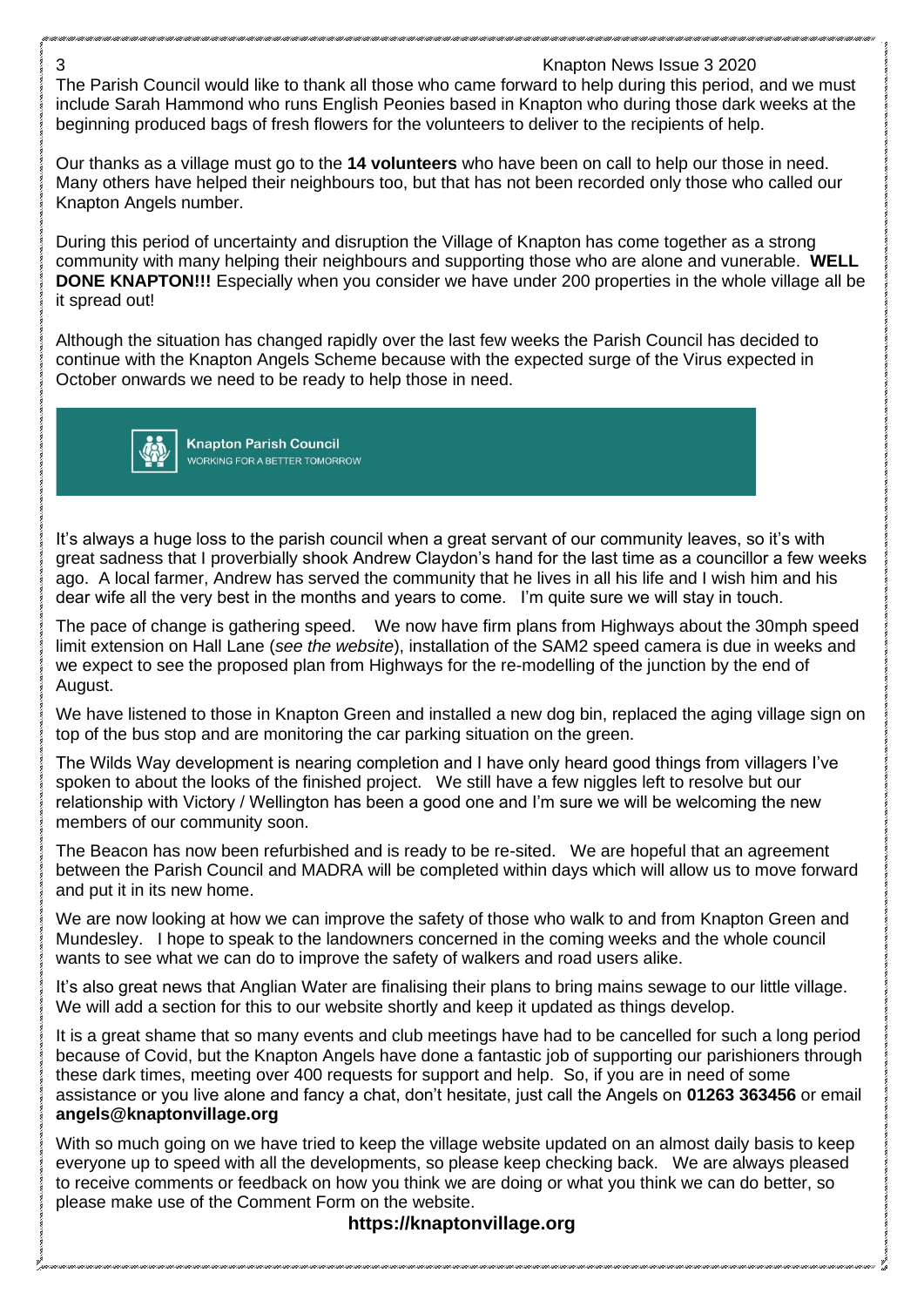# 4 Knapton News Issue 3 2020 I'm also pleased to say that our next council meeting can be open to up to 20 members of the public and will be held in St Peter & St Paul's church on Tuesday, 1st September, starting at 7:30pm. Just let Dee, our Parish Clerk, know if you'd like to attend so that we can manage numbers for social distancing purposes. You can ring her on **01263 720356** or email **parishclerk@knaptonvillage.org**. It would be great to see you there. Stay safe. *Peter Neatherway* Chairman Knapton Parish Council Parish Clerk; Verbena Cottage, The Street, Knapton, Norfolk, NR28 0AD Telephone: 01263 720356 :: E-mail: dee.holroyd@knaptonvillage.org Website: www.knaptonvillage.org

# **Parish Clerk`s Report: August 2020**

We are still living in strange times and it is so sad that so much has had to be cancelled, but at least we have been able to open the playground for the children.

We are sad to report that Andrew Claydon has resigned from the Parish Council. Andrew has lived in the village for many years and his local knowledge has been much appreciated.

Keith Lawrence has joined us, already putting in hard work for the village. You may have noticed the gleaming, weed free condition of the bus shelter which is largely due to the efforts of both Keith and Alan Young. You may also have seen it's smart new surround and the safer, easier access from Wilds Way which had been provided by Victory Housing.

Our chairman, Peter Neatherway, has been working hard for the village and had negotiated with Victory / Wellington for the Parish Council to take ownership of the land at the north east corner of Wild`s Way and the new car park. All members of the Parish Council have agreed that this will be an asset to the village, and we are currently waiting for the documents to be drawn up and the Land Registry transfer to be completed.

Working closely with Pat Lee, our vice chairman, Peter has also reached agreement with Victory Housing Trust for several amendments to be made to the site, which include planting new hedging in the gaps bordering the B1145 in the interest of child safety, to have solid posts installed in the original car park entrance whilst the new hedging grows to fill the gap and to have solid posts installed either side of the footpath access from Hall Lane to prevent unauthorised vehicle access. He is currently in discussions to have a "kissing-gate" style entrance to the footpath as it meets Knapton Road near the pond. New hedging will also be planted to soften the outline of the car park.

The proposed 30mph extension to the North Walsham end of Hall Lane and the alterations to the junction of Hall Lane and the B1145 are both at the planning stage with Highways. The Vas machine will be here in August.

Ben Lawrence has done a wonderful job, clearing the unmown part of the churchyard on a voluntary basis. This would be done again in October.

The beacon has been cleaned up and is ready to be located in its new home. It is hoped that it will be erected on the MADRA ground once the lease is in place.

A smartly refurbished sign (thank you David Jackson) is in place at Knapton Green.

Allotments are all let, and a waiting list is in place. Due to demand, some of the larger plots will be split. Georgina Neatherway has taken over as secretary, with Diane Manley being the treasurer. Pat Lee continues to keep an eye on everything in a most helpful manner.

Knapton Angels, and particularly Elizabeth Winter and Pat and Jenny Lee, have been extremely helpful to residents in need during the Corona virus pandemic. The Angels have so far responded to over 400 requests for help or assistance and are always available for those who have a need or who may be living alone and simply want to have a chat.

We have not had a Parish Council meeting in August, so there is nothing to report from that, but work goes on behind the scenes.

Don't forget that we update the website virtually every day so you can keep up with what's going on at: https://knaptonvillage.org

DH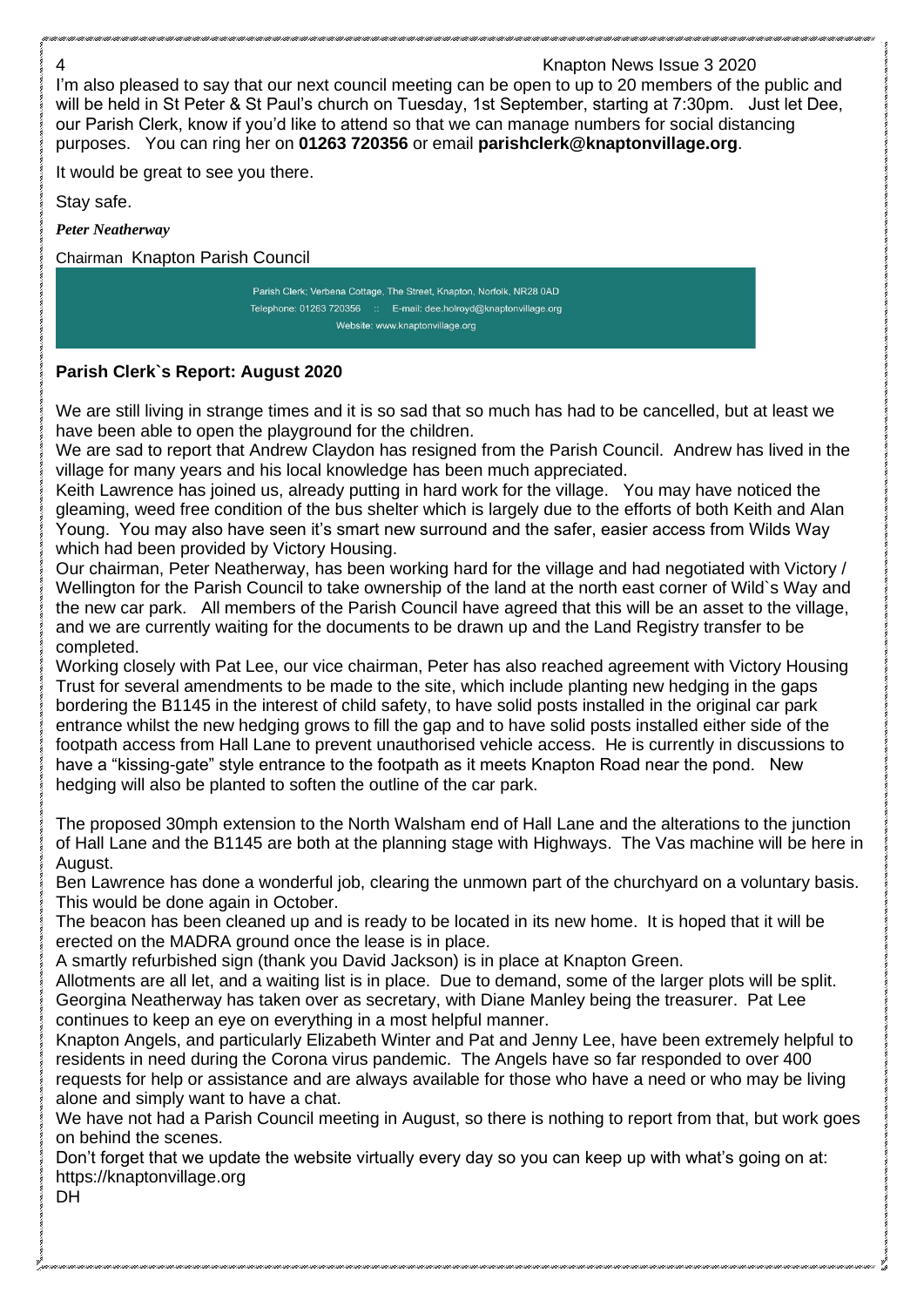# **Anglian Water In Your Area Notification**

Most of those who are in the Knapton First Time Sewerage Scheme area will have recently received a letter explaining what is proposed, read your letter carefully as it explains what happens next. For full details, please

visit[:https://inyourarea.digdat.co.uk/AnglianWater?id=MaintenanceAndImprovements.1605](https://inyourarea.digdat.co.uk/AnglianWater?id=MaintenanceAndImprovements.1605)

Name: Knapton First Time Sewerage Scheme Status: Planned - Due to the Covid 19 issues the start has been pushed back.

# **Church Warden's Whispers**

During the recent weeks, the church has begun to live again, on the 11<sup>th</sup> July we had the first church wedding in the Benefice. The happy couple were Emily and Tom, it was a very special occasion, with family in Australia joining the party by video link. Unfortunately, Tracy and David had their wedding due on the 2<sup>nd</sup> May cancelled due to the Covid Lockdown, we look forward to welcoming them next year. Knapton was host to the first Sunday service with a congregation present on the 26<sup>th</sup> July, we had the maximum number present which is 30 including the Rector. The service was recorded and went out over Facebook later in the day. The next live service in Knapton is on the 23<sup>rd</sup> August, if you wish to attend it is important that you book a space, email [liz@trunchgroup.org](mailto:liz@trunchgroup.org) or telephone the Revd Andrew on 01263 722218. To be able to have a congregation in church we have to follow strict Government guidelines for cleaning and close the church for 72 hours before and after the service. The future pattern of live and



screened services can be found on the church notice board and gate or at <https://trunchgroup.org/>

The church has been given this Ariel Photo of the centre of Knapton we believe it to be late 1980s early 1990s, it anyone would like it please email me on: [elizabeth.winter@knaptonvillage.org](mailto:elizabeth.winter@knaptonvillage.org) NB: This was before St Peter's Close and some properties on Mundesley Road were built.

# **\*\*\*\*\*\*\*\*\*\*\*\*\*\*\*\*\*\*\* Knapton Village Hall**

**SORRY ABOUT THE VILLAGE HALL, it's still closed I'm afraid. As a public building it can only be re**opened when its safe from the threats of COVID-19. There are very detailed guidelines to be followed before it can be hired out again, and these can change as can Covid related risks. For good or ill. So, it has been decided to keep re-opening under continuous review, but it is not likely to happen for a couple of months or more. I'm not aware of any current demand to hire the hall, I believe I'm right in saying that both Trunch and Mundesley halls are now actively/beginning a re-opening process, so may be available in the nearer future should anyone from Knapton be interested in a hire. It is all such a pity, for the hall is looking so good now and cries out for use! I had hoped we could hold a welcoming party to the new residents in Wild's Way, the new village development. But like so very many other events, it will have to be put off for now. But be assured, when we can, we will get cracking with a re-opening and look forward to seeing the hall in full cry again. Good luck and good health

Nick Holroyd Chairman of village hall committee - 01263 720356

Hire Charges for when we can open: Sessions : Morning 9:00 a.m. to 1:00 p.m. Afternoon 1:00 p.m. to 5:00 p.m. Evening 5:00 p.m. to 9:00 p.m. Village Hire: (i.e. Clubs) £12.00 per session without heating - Heating £1 per hour. Private Hire: - Functions etc £30.00 without heating – Heating £1 per hour Organisations outside village: (morning or afternoon) £20.00 without heating – Heating £1 per hour Table Hire only: £20.00 (All) Hire of Chairs £1 per chair. **All booking enquiries to Mrs Mary Renwick-Forster (Booking Secretary) on 01263 720 908**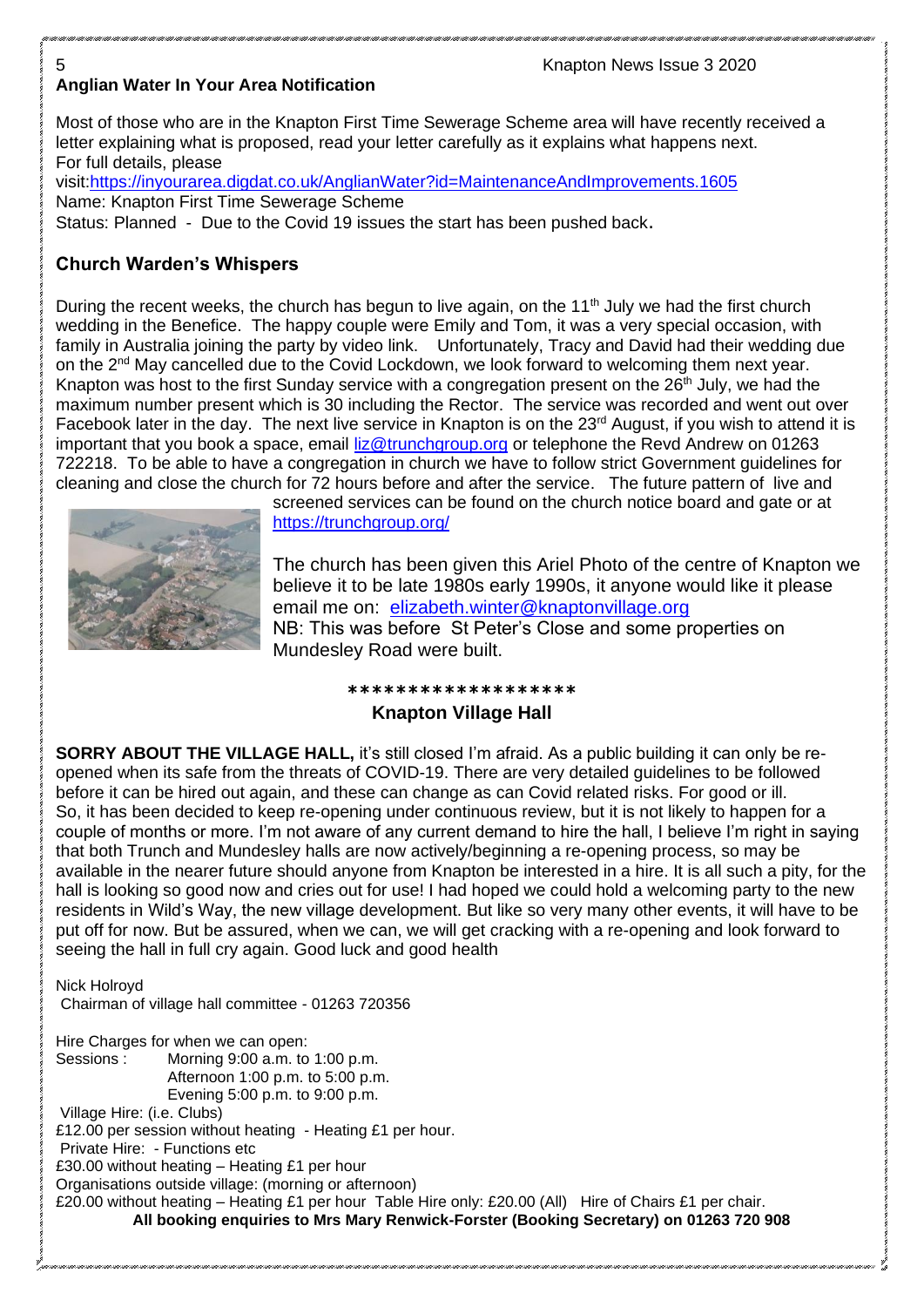**Regular Users updates.**

#### **Knapton Knitters and Stitchers**

" Knapton Knitters will not be returning till 2021 at the earliest. Members will be contacted as soon as we feel it is safe to do so. Stay Safe everyone": " Contact Anna on 722825 or Jean Clarke on 72068

#### **Zumba At Knapton**

2020. What a year!! Keeping safe & well has now become a priority in all our lives. I have always felt that movement promotes a feeling of wellbeing. It is not about whether you are good enough to be seen but more about how movement can release tension & stress & keep us healthy from the inside out I was fortunate that I was able in the early days of lockdown to have been able to get myself online so people could access my Zumba classes. I realize that this has not been ideal for everyone - having a fear of technology myself I had to go through a massive learning curve to be in a position to deliver the programme but we have to do whatever we can to keep things going. Of course, it is not quite the same atmosphere as being in a hall with others, but I have managed to keep a small supportive community through my classes on Zoom.

Since the regulations were eased I have been able to offer sessions in the garden, socially distancing, of course! It is great to have some interaction with my ladies whilst we are moving in the fresh air. It is not too late to join us, either in the garden or interactively, the session details are as follows:-

Garden session every Tuesday morning, 10.00am to 11.00am.

Virtual sessions:-

Monday - Swing & Stretch 10.00am to 10.45am a session to wake up the body to movement. Thursday - Zumba Toning 5.00pm to 6.00pm Friday Standing Zumba 9.30am to 10.30am Seated Zumba 11.00am to 12.00noon



The garden sessions are £4.00 each & the interactive sessions are £2.00 each

If you are interested, maybe you would like further information, then please do contact me on 01263 722534, 07411013943 or email me at westonfront5@gmail.com

Julie Weston

#### **Tales from the Compost Heap**

Well Hello everyone. I do hope you are all keeping well. The vegetables are in full growth, the tomatoes are cropping really well this year. I grow the small plum variety, they are so tasty and are always reliable, I also grow the larger ones for cooking in a fresh pasta sauce which is very good. It is so lovely to be eating our own produce. We have new life on the allotments, little chickens which are keeping many of us amused, including our 4-legged friends.

It is getting hard shifting water as the polytunnel require so much, but it is all worth the effort. Hope you are all enjoying your home-grown fruit and vegetables. Keep Well.

 *Green Fingers*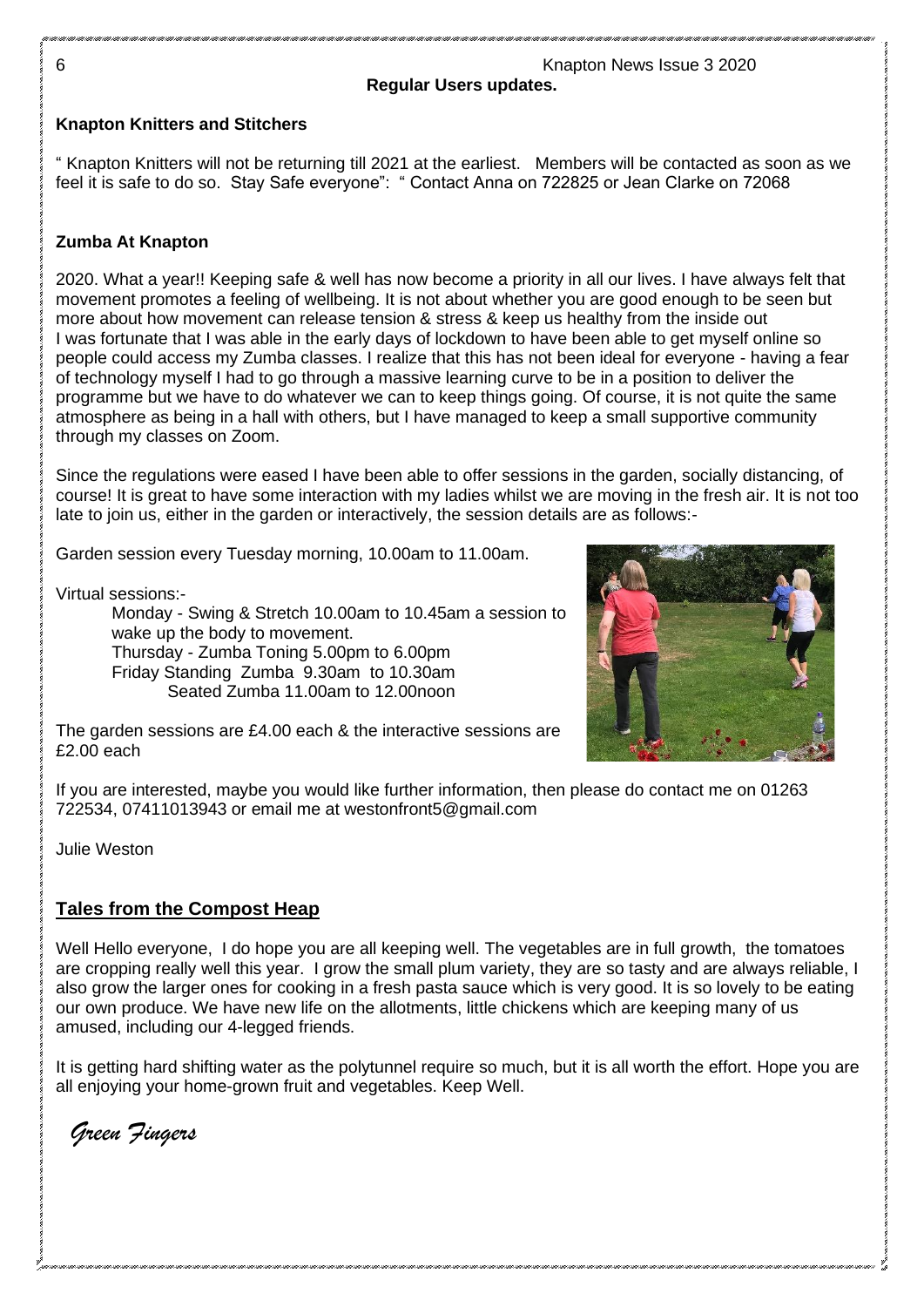## ENGLISH

# peonies

#### **Bouquets, farewell flowers, peonies followed by workshops and weddings again**

It has been a busy few months since lock down was announced in March and like many small businesses we have had to adapt and change

English Peonies is part of Flowers from the Farm, a nationwide network of growers and florists using sustainable British flowers. We grow most of the flowers we use at Church farm, from March we had scented narcissi, anemones, ranunculus, and tulips.

We delivered many bouquets throughout North Norfolk and to Norwich, ordered by those who wanted to stay in touch with friends and relatives, for birthdays and anniversaries or simply to enjoy themselves. We were also privileged to supply many farewell flowers locally.

The peony season came and went in a flash. Our crop was reduced following several periods of drought so sadly we were not able to send as many boxes and bouquets as we had orders for.

The changes in July have meant we are at Farmers Markets in Aylsham, North Walsham and running flower workshops at Ketteringham Hall again.

It has been a joy arranging flowers for weddings once more. These have been small yet incredibly happy local occasions at Erpingham, Happisburgh, Oxnead, Knapton and Trunch as well as our godson's in Cambridgeshire.

We have appreciated the support of people living around us over the last few months, thank you and please do contact us if you would like flowers!

Email: [englishpeonies@btinternet.com](mailto:englishpeonies@btinternet.com) Tel 07990582847 - www.englishpeonies.co.uk

Emily and Tom Martin at Knapton Edward and Danielle Jones at Trunch





# **\*\*\*\*\*\*\*\*\*\*\*\*\*\*\*\*\*\*\*\*\*\*\*\*\*\*\*\*\*\*\*\*\*\*\*\*\*\*\*\*\*\*\*\*\*\*\*\*\*\*\*\*\*\*\*\*\*\*\***

Update on the article from Knapton News 1<sup>st</sup> Edition 2020, work has now begun on the extension to Cromer Hospital, or to find out more please log on to [www.cromercommunityhospitalfriends.co.uk](http://www.cromercommunityhospitalfriends.co.uk/)



[www.easydonate.org](http://www.easydonate.org/)

For more information: www.cromercommunityhospitalfriends.co.uk \*Fundraising, payments, and donations will be processed and administered by the National Funding Scheme (Charity No: 1149800), operating as DONATE. Texts will be charged at your standard network rate. For Terms & Conditions, see